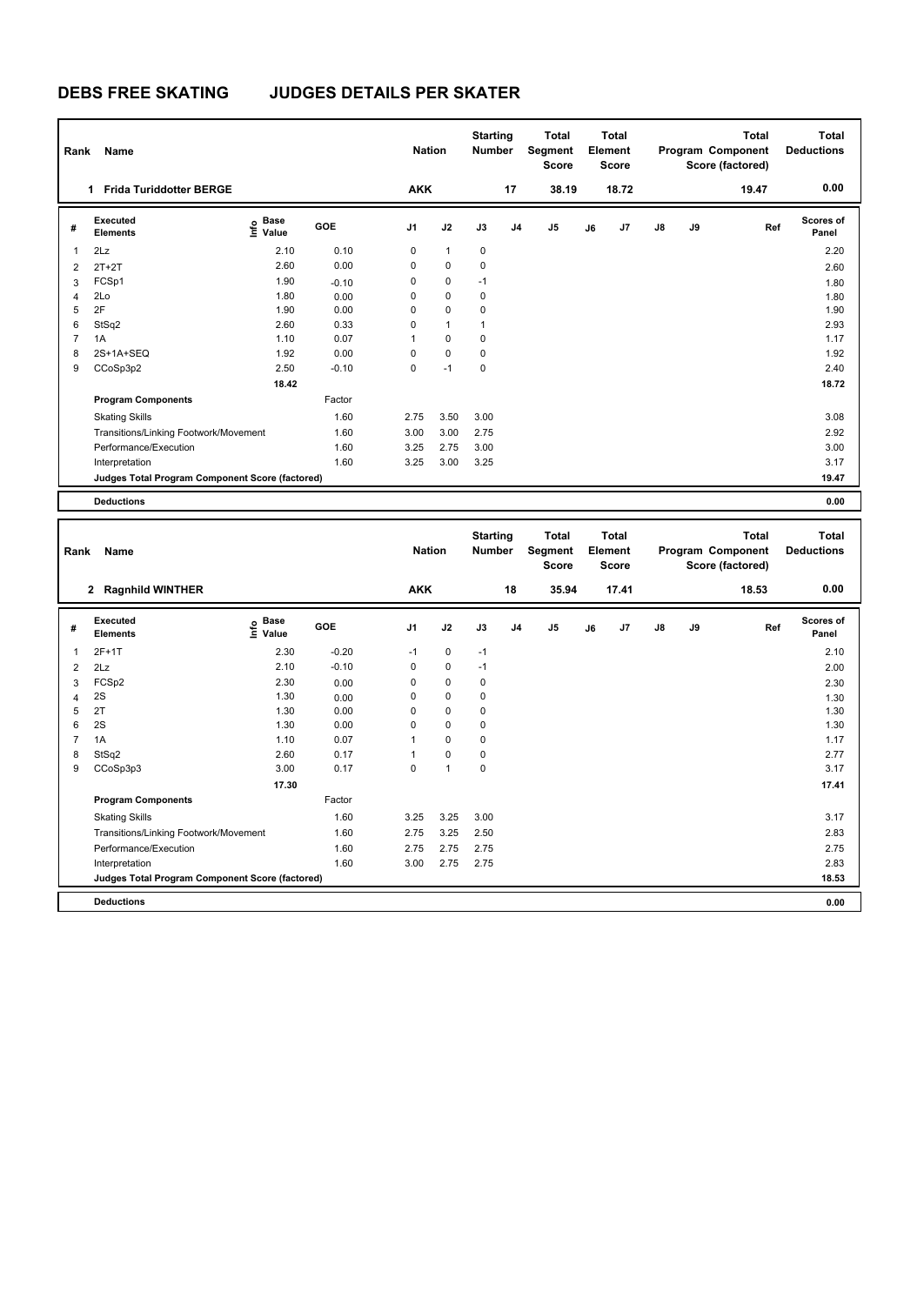| Rank           | Name                                            |                   |         | <b>Nation</b> |              | <b>Starting</b><br><b>Number</b> |                | Total<br>Segment<br>Score |    | Total<br>Element<br><b>Score</b> |    |    | <b>Total</b><br>Program Component<br>Score (factored) | <b>Total</b><br><b>Deductions</b> |
|----------------|-------------------------------------------------|-------------------|---------|---------------|--------------|----------------------------------|----------------|---------------------------|----|----------------------------------|----|----|-------------------------------------------------------|-----------------------------------|
|                | 3 Martine SANDBERG                              |                   |         | <b>OSK</b>    |              |                                  | 19             | 35.41                     |    | 17.15                            |    |    | 18.26                                                 | 0.00                              |
| #              | <b>Executed</b><br><b>Elements</b>              | e Base<br>⊆ Value | GOE     | J1            | J2           | J3                               | J <sub>4</sub> | J5                        | J6 | J7                               | J8 | J9 | Ref                                                   | <b>Scores of</b><br>Panel         |
| 1              | 1A                                              | 1.10              | 0.13    | $\mathbf{1}$  | $\mathbf 0$  | $\mathbf{1}$                     |                |                           |    |                                  |    |    |                                                       | 1.23                              |
| $\overline{2}$ | 2Lz+SEQ                                         | 1.68              | $-0.40$ | $-2$          | $-1$         | $-1$                             |                |                           |    |                                  |    |    |                                                       | 1.28                              |
| 3              | 2F                                              | 1.90              | $-0.40$ | $-2$          | $-1$         | $-1$                             |                |                           |    |                                  |    |    |                                                       | 1.50                              |
| $\overline{4}$ | FCSp1                                           | 1.90              | 0.17    | $\mathbf{1}$  | $\pmb{0}$    | $\mathbf 0$                      |                |                           |    |                                  |    |    |                                                       | 2.07                              |
| 5              | 2Lz                                             | 2.10              | 0.10    | $\mathbf 0$   | $\mathbf{1}$ | 0                                |                |                           |    |                                  |    |    |                                                       | 2.20                              |
| 6              | $2Lo+2T$                                        | 3.10              | 0.20    | $\mathbf{1}$  | $\mathbf{1}$ | $\mathbf 0$                      |                |                           |    |                                  |    |    |                                                       | 3.30                              |
| $\overline{7}$ | StSq1                                           | 1.80              | $-0.20$ | $-1$          | $\mathbf 0$  | $-1$                             |                |                           |    |                                  |    |    |                                                       | 1.60                              |
| 8              | 2S                                              | 1.30              | 0.07    | $\mathbf 0$   | $\mathbf{1}$ | $\mathbf 0$                      |                |                           |    |                                  |    |    |                                                       | 1.37                              |
| 9              | CCoSp3p3                                        | 3.00              | $-0.40$ | $-1$          | $-1$         | $-2$                             |                |                           |    |                                  |    |    |                                                       | 2.60                              |
|                |                                                 | 17.88             |         |               |              |                                  |                |                           |    |                                  |    |    |                                                       | 17.15                             |
|                | <b>Program Components</b>                       |                   | Factor  |               |              |                                  |                |                           |    |                                  |    |    |                                                       |                                   |
|                | <b>Skating Skills</b>                           |                   | 1.60    | 3.25          | 3.50         | 3.00                             |                |                           |    |                                  |    |    |                                                       | 3.25                              |
|                | Transitions/Linking Footwork/Movement           |                   | 1.60    | 2.75          | 3.00         | 2.50                             |                |                           |    |                                  |    |    |                                                       | 2.75                              |
|                | Performance/Execution                           |                   | 1.60    | 2.50          | 3.25         | 2.75                             |                |                           |    |                                  |    |    |                                                       | 2.83                              |
|                | Interpretation                                  |                   | 1.60    | 2.25          | 3.25         | 2.25                             |                |                           |    |                                  |    |    |                                                       | 2.58                              |
|                | Judges Total Program Component Score (factored) |                   |         |               |              |                                  |                |                           |    |                                  |    |    |                                                       | 18.26                             |
|                |                                                 |                   |         |               |              |                                  |                |                           |    |                                  |    |    |                                                       |                                   |
|                | <b>Deductions</b>                               |                   |         |               |              |                                  |                |                           |    |                                  |    |    |                                                       | 0.00                              |
|                |                                                 |                   |         |               |              |                                  |                |                           |    |                                  |    |    |                                                       |                                   |
|                |                                                 |                   |         |               |              |                                  |                |                           |    |                                  |    |    |                                                       |                                   |
|                |                                                 |                   |         |               |              | <b>Starting</b>                  |                | <b>Total</b>              |    | <b>Total</b>                     |    |    | <b>Total</b>                                          | <b>Total</b>                      |
| Rank           | Name                                            |                   |         | <b>Nation</b> |              | <b>Number</b>                    |                | Segment                   |    | Element                          |    |    | Program Component                                     | <b>Deductions</b>                 |
|                |                                                 |                   |         |               |              |                                  |                | Score                     |    | Score                            |    |    | Score (factored)                                      |                                   |
|                | 4 Kari-Sofie TELLEFSEN                          |                   |         | <b>OSK</b>    |              |                                  | 16             | 32.00                     |    | 15.67                            |    |    | 17.33                                                 | 1.00                              |
|                | <b>Executed</b>                                 |                   | GOE     |               |              |                                  |                |                           |    |                                  |    |    |                                                       | <b>Scores of</b>                  |
| #              | <b>Elements</b>                                 | e Base<br>⊆ Value |         | J1            | J2           | J3                               | J <sub>4</sub> | J5                        | J6 | J7                               | J8 | J9 | Ref                                                   | Panel                             |
| 1              | 2F                                              | 1.90              | 0.00    | $\mathbf 0$   | $\pmb{0}$    | 0                                |                |                           |    |                                  |    |    |                                                       | 1.90                              |
| $\overline{2}$ | 2Lze                                            | 1.50<br>e         | $-0.60$ | $-2$          | $-2$         | $-2$                             |                |                           |    |                                  |    |    |                                                       | 0.90                              |
| 3              | $2T+1T$                                         | 1.70              | $-0.07$ | $\mathbf 0$   | $\pmb{0}$    | $-1$                             |                |                           |    |                                  |    |    |                                                       | 1.63                              |
| 4              | CCoSp3p3                                        | 3.00              | 0.17    | $\mathbf{1}$  | $\mathbf 0$  | $\mathbf 0$                      |                |                           |    |                                  |    |    |                                                       | 3.17                              |
| 5              | 2Lo                                             | 1.80              | $-0.90$ | -3            | $-3$         | $-3$                             |                |                           |    |                                  |    |    |                                                       | 0.90                              |
| 6              | 2Lo                                             | 1.80              | $-0.30$ | $-1$          | $\pmb{0}$    | $-2$                             |                |                           |    |                                  |    |    |                                                       | 1.50                              |
| $\overline{7}$ | 1A                                              | 1.10              | 0.07    | $\mathbf{1}$  | $\mathbf 0$  | $\mathbf 0$                      |                |                           |    |                                  |    |    |                                                       | 1.17                              |
| 8              | FCSp2                                           | 2.30              | $-0.40$ | $-2$          | $\pmb{0}$    | $-2$                             |                |                           |    |                                  |    |    |                                                       | 1.90                              |
| 9              | StSq2                                           | 2.60              | 0.00    | $\mathbf 0$   | 0            | $\mathbf 0$                      |                |                           |    |                                  |    |    |                                                       | 2.60                              |
|                |                                                 | 17.70             |         |               |              |                                  |                |                           |    |                                  |    |    |                                                       | 15.67                             |
|                | <b>Program Components</b>                       |                   | Factor  |               |              |                                  |                |                           |    |                                  |    |    |                                                       |                                   |
|                | <b>Skating Skills</b>                           |                   | 1.60    | 3.00          | 2.75         | 2.75                             |                |                           |    |                                  |    |    |                                                       | 2.83                              |
|                | Transitions/Linking Footwork/Movement           |                   | 1.60    | 3.00          | 2.75         | 2.50                             |                |                           |    |                                  |    |    |                                                       | 2.75                              |
|                | Performance/Execution                           |                   | 1.60    | 2.50          | 2.75         | 2.50                             |                |                           |    |                                  |    |    |                                                       | 2.58                              |
|                | Interpretation                                  |                   | 1.60    | 2.75          | 2.75         | 2.50                             |                |                           |    |                                  |    |    |                                                       | 2.67                              |

**Deductions** Falls: -1.00 **-1.00**

e Wrong edge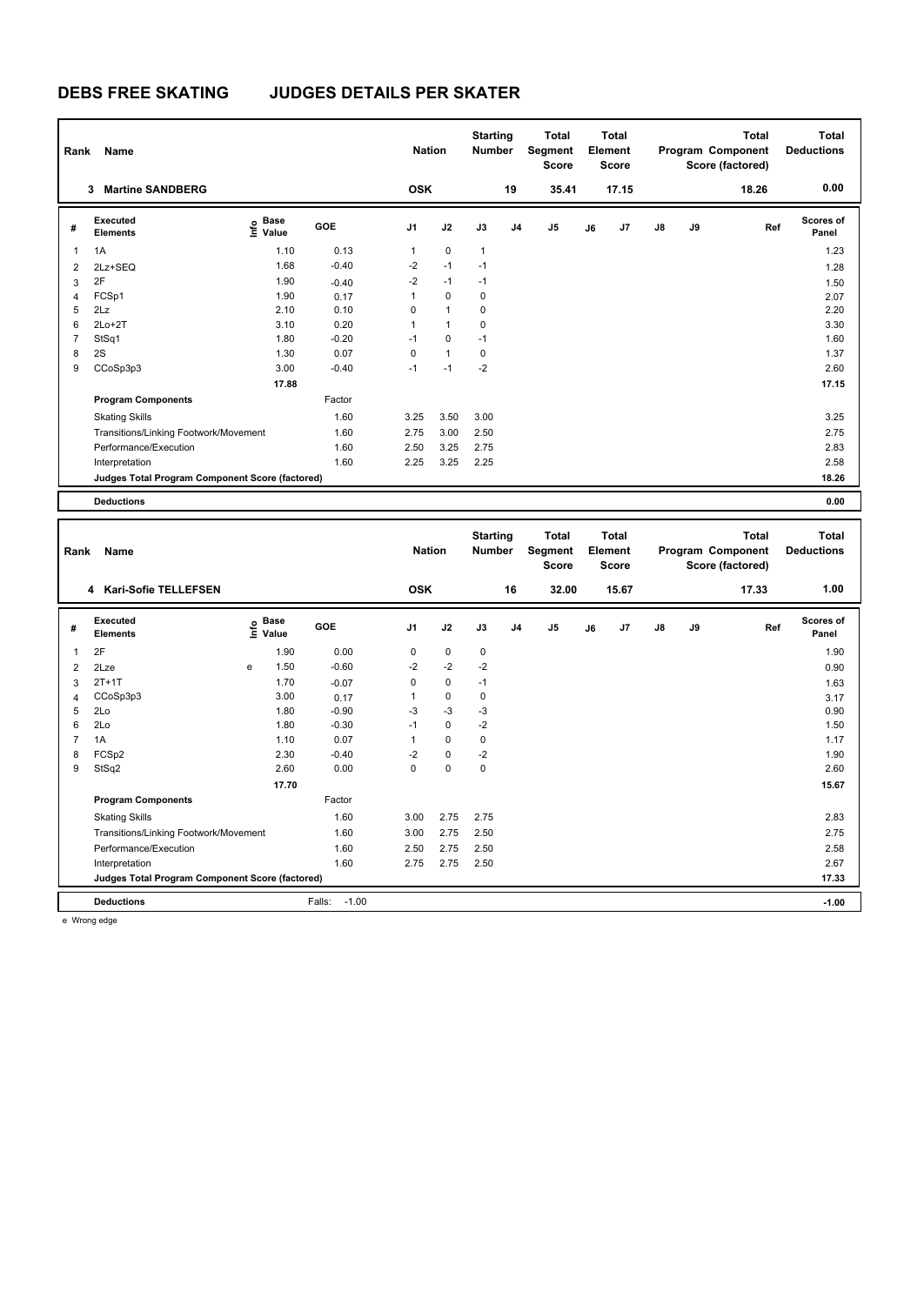| Rank           | Name                                            |           |                      |                   | <b>Nation</b>  |              | <b>Starting</b><br><b>Number</b> |                | <b>Total</b><br>Segment<br><b>Score</b> |    | <b>Total</b><br>Element<br><b>Score</b> |               |    | Total<br>Program Component<br>Score (factored) | Total<br><b>Deductions</b> |
|----------------|-------------------------------------------------|-----------|----------------------|-------------------|----------------|--------------|----------------------------------|----------------|-----------------------------------------|----|-----------------------------------------|---------------|----|------------------------------------------------|----------------------------|
|                | <b>Christina B. PAUS</b><br>5.                  |           |                      |                   | <b>OSK</b>     |              |                                  | 15             | 31.60                                   |    | 13.14                                   |               |    | 19.46                                          | 1.00                       |
| #              | Executed<br><b>Elements</b>                     | lnfo      | <b>Base</b><br>Value | GOE               | J <sub>1</sub> | J2           | J3                               | J <sub>4</sub> | J5                                      | J6 | J7                                      | $\mathsf{J}8$ | J9 | Ref                                            | Scores of<br>Panel         |
| $\mathbf 1$    | 2S+1T+1Lo                                       |           | 2.20                 | 0.00              | 0              | 0            | $\pmb{0}$                        |                |                                         |    |                                         |               |    |                                                | 2.20                       |
| $\overline{2}$ | 2F<                                             | $\hat{~}$ | 1.40                 | $-0.90$           | $-3$           | $-3$         | $-3$                             |                |                                         |    |                                         |               |    |                                                | 0.50                       |
| 3              | FCSp1                                           |           | 1.90                 | $-0.10$           | $-1$           | $\mathbf 0$  | 0                                |                |                                         |    |                                         |               |    |                                                | 1.80                       |
| $\overline{4}$ | $2T+1T$                                         |           | 1.70                 | 0.00              | 0              | $\mathbf 0$  | 0                                |                |                                         |    |                                         |               |    |                                                | 1.70                       |
| 5              | CCoSp2pBV1                                      |           | 1.00                 | $-0.20$           | 0              | $-1$         | $-1$                             |                |                                         |    |                                         |               |    |                                                | 0.80                       |
| 6              | 1A                                              |           | 1.10                 | 0.07              | 1              | $\mathbf 0$  | 0                                |                |                                         |    |                                         |               |    |                                                | 1.17                       |
| 7              | 2T                                              |           | 1.30                 | $-0.47$           | $-2$           | $-3$         | $-2$                             |                |                                         |    |                                         |               |    |                                                | 0.83                       |
| 8              | 2S                                              |           | 1.30                 | 0.07              | $\mathbf{1}$   | $\mathbf{0}$ | $\mathbf 0$                      |                |                                         |    |                                         |               |    |                                                | 1.37                       |
| 9              | StSq2                                           |           | 2.60                 | 0.17              | 1              | $\mathbf 0$  | 0                                |                |                                         |    |                                         |               |    |                                                | 2.77                       |
|                |                                                 |           | 14.50                |                   |                |              |                                  |                |                                         |    |                                         |               |    |                                                | 13.14                      |
|                | <b>Program Components</b>                       |           |                      | Factor            |                |              |                                  |                |                                         |    |                                         |               |    |                                                |                            |
|                | <b>Skating Skills</b>                           |           |                      | 1.60              | 3.25           | 3.00         | 2.75                             |                |                                         |    |                                         |               |    |                                                | 3.00                       |
|                | Transitions/Linking Footwork/Movement           |           |                      | 1.60              | 2.75           | 3.00         | 2.75                             |                |                                         |    |                                         |               |    |                                                | 2.83                       |
|                | Performance/Execution                           |           |                      | 1.60              | 3.25           | 3.25         | 3.25                             |                |                                         |    |                                         |               |    |                                                | 3.25                       |
|                | Interpretation                                  |           |                      | 1.60              | 3.00           | 3.25         | 3.00                             |                |                                         |    |                                         |               |    |                                                | 3.08                       |
|                | Judges Total Program Component Score (factored) |           |                      |                   |                |              |                                  |                |                                         |    |                                         |               |    |                                                | 19.46                      |
|                | <b>Deductions</b>                               |           |                      | $-1.00$<br>Falls: |                |              |                                  |                |                                         |    |                                         |               |    |                                                | $-1.00$                    |

< Under-rotated jump

| Rank | <b>Name</b>                                     |         |                            |            | <b>Nation</b>  |             | <b>Starting</b><br><b>Number</b> |                | <b>Total</b><br>Segment<br><b>Score</b> |    | <b>Total</b><br>Element<br><b>Score</b> |               |    | <b>Total</b><br>Program Component<br>Score (factored) | Total<br><b>Deductions</b> |
|------|-------------------------------------------------|---------|----------------------------|------------|----------------|-------------|----------------------------------|----------------|-----------------------------------------|----|-----------------------------------------|---------------|----|-------------------------------------------------------|----------------------------|
|      | <b>Ingrid Louise VESTRE</b><br>6                |         |                            |            | <b>BKK</b>     |             |                                  | 11             | 29.54                                   |    | 14.07                                   |               |    | 15.47                                                 | 0.00                       |
| #    | Executed<br><b>Elements</b>                     |         | e Base<br>⊆ Value<br>Value | <b>GOE</b> | J <sub>1</sub> | J2          | J3                               | J <sub>4</sub> | J <sub>5</sub>                          | J6 | J7                                      | $\mathsf{J}8$ | J9 | Ref                                                   | <b>Scores of</b><br>Panel  |
| 1    | 2Lz                                             | $\prec$ | 1.50                       | $-0.40$    | $-1$           | $-2$        | $-1$                             |                |                                         |    |                                         |               |    |                                                       | 1.10                       |
| 2    | 2Lo                                             |         | 1.80                       | $-0.20$    | $-1$           | $-1$        | 0                                |                |                                         |    |                                         |               |    |                                                       | 1.60                       |
| 3    | 2T                                              |         | 1.30                       | $-0.40$    | $-2$           | $-2$        | $-2$                             |                |                                         |    |                                         |               |    |                                                       | 0.90                       |
| 4    | FSSp1                                           |         | 2.00                       | $-0.50$    | $-1$           | $-2$        | $-2$                             |                |                                         |    |                                         |               |    |                                                       | 1.50                       |
| 5    | $2S+2T<<$                                       | <<      | 1.70                       | $-0.40$    | $-2$           | $-2$        | $-2$                             |                |                                         |    |                                         |               |    |                                                       | 1.30                       |
| 6    | StSq1                                           |         | 1.80                       | 0.00       | 0              | $\mathbf 0$ | 0                                |                |                                         |    |                                         |               |    |                                                       | 1.80                       |
|      | 2S+1T+1Lo                                       |         | 2.20                       | 0.00       | 0              | 0           | 0                                |                |                                         |    |                                         |               |    |                                                       | 2.20                       |
| 8    | 1A                                              |         | 1.10                       | 0.07       |                | $\mathbf 0$ | $\mathbf 0$                      |                |                                         |    |                                         |               |    |                                                       | 1.17                       |
| 9    | CCoSp3p2                                        |         | 2.50                       | 0.00       | $\Omega$       | $\mathbf 0$ | 0                                |                |                                         |    |                                         |               |    |                                                       | 2.50                       |
|      |                                                 |         | 15.90                      |            |                |             |                                  |                |                                         |    |                                         |               |    |                                                       | 14.07                      |
|      | <b>Program Components</b>                       |         |                            | Factor     |                |             |                                  |                |                                         |    |                                         |               |    |                                                       |                            |
|      | <b>Skating Skills</b>                           |         |                            | 1.60       | 2.50           | 2.50        | 2.50                             |                |                                         |    |                                         |               |    |                                                       | 2.50                       |
|      | Transitions/Linking Footwork/Movement           |         |                            | 1.60       | 2.25           | 2.50        | 2.00                             |                |                                         |    |                                         |               |    |                                                       | 2.25                       |
|      | Performance/Execution                           |         |                            | 1.60       | 2.50           | 2.50        | 2.25                             |                |                                         |    |                                         |               |    |                                                       | 2.42                       |
|      | Interpretation                                  |         |                            | 1.60       | 2.75           | 2.50        | 2.25                             |                |                                         |    |                                         |               |    |                                                       | 2.50                       |
|      | Judges Total Program Component Score (factored) |         |                            |            |                |             |                                  |                |                                         |    |                                         |               |    |                                                       | 15.47                      |
|      | <b>Deductions</b>                               |         |                            |            |                |             |                                  |                |                                         |    |                                         |               |    |                                                       | 0.00                       |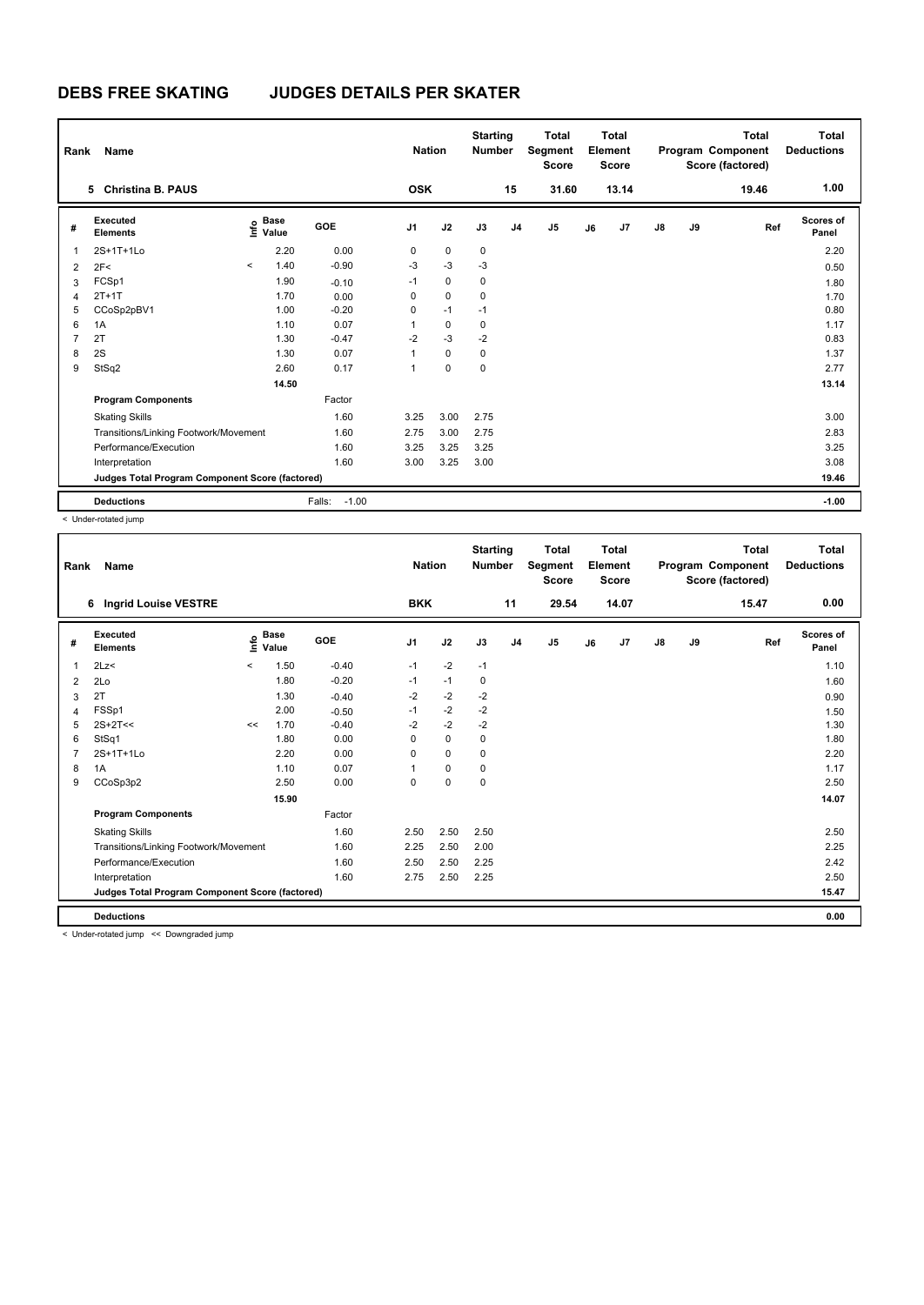| Rank           | Name                                            |                          |                                             |                   | <b>Nation</b> |             | <b>Starting</b><br><b>Number</b> |                | Total<br>Segment<br><b>Score</b> |    | <b>Total</b><br>Element<br><b>Score</b> |               |    | <b>Total</b><br>Program Component<br>Score (factored) | Total<br><b>Deductions</b> |
|----------------|-------------------------------------------------|--------------------------|---------------------------------------------|-------------------|---------------|-------------|----------------------------------|----------------|----------------------------------|----|-----------------------------------------|---------------|----|-------------------------------------------------------|----------------------------|
|                | 7 Lisa DYBSJORD                                 |                          |                                             |                   | <b>OSK</b>    |             |                                  | 20             | 27.84                            |    | 11.97                                   |               |    | 17.87                                                 | 2.00                       |
| #              | Executed<br><b>Elements</b>                     |                          | <b>Base</b><br>e <sup>Base</sup><br>⊆ Value | GOE               | J1            | J2          | J3                               | J <sub>4</sub> | J <sub>5</sub>                   | J6 | J7                                      | $\mathsf{J}8$ | J9 | Ref                                                   | Scores of<br>Panel         |
| 1              | 2Lo                                             |                          | 1.80                                        | 0.10              | 0             | 0           | $\mathbf{1}$                     |                |                                  |    |                                         |               |    |                                                       | 1.90                       |
| 2              | 2T <                                            | $\hat{\phantom{a}}$      | 0.90                                        | $-0.60$           | $-3$          | $-3$        | $-3$                             |                |                                  |    |                                         |               |    |                                                       | 0.30                       |
| 3              | $1F+1Lo$                                        |                          | 1.00                                        | 0.00              | 0             | $\mathbf 0$ | 0                                |                |                                  |    |                                         |               |    |                                                       | 1.00                       |
| 4              | CCoSp2p3                                        |                          | 2.10                                        | 0.00              | 0             | 0           | 0                                |                |                                  |    |                                         |               |    |                                                       | 2.10                       |
| 5              | StSq1                                           |                          | 1.80                                        | 0.00              | 0             | 0           | 0                                |                |                                  |    |                                         |               |    |                                                       | 1.80                       |
| 6              | 2S<                                             | $\overline{\phantom{a}}$ | 0.90                                        | $-0.60$           | $-3$          | $-3$        | $-3$                             |                |                                  |    |                                         |               |    |                                                       | 0.30                       |
| $\overline{7}$ | FCSp2                                           |                          | 2.30                                        | 0.00              | 0             | $\mathbf 0$ | 0                                |                |                                  |    |                                         |               |    |                                                       | 2.30                       |
| 8              | 2S                                              |                          | 1.30                                        | $-0.20$           | $-1$          | $-1$        | $-1$                             |                |                                  |    |                                         |               |    |                                                       | 1.10                       |
| 9              | 1A                                              |                          | 1.10                                        | 0.07              | 1             | $\mathbf 0$ | 0                                |                |                                  |    |                                         |               |    |                                                       | 1.17                       |
|                |                                                 |                          | 13.20                                       |                   |               |             |                                  |                |                                  |    |                                         |               |    |                                                       | 11.97                      |
|                | <b>Program Components</b>                       |                          |                                             | Factor            |               |             |                                  |                |                                  |    |                                         |               |    |                                                       |                            |
|                | <b>Skating Skills</b>                           |                          |                                             | 1.60              | 3.00          | 3.00        | 3.00                             |                |                                  |    |                                         |               |    |                                                       | 3.00                       |
|                | Transitions/Linking Footwork/Movement           |                          |                                             | 1.60              | 3.00          | 2.75        | 2.50                             |                |                                  |    |                                         |               |    |                                                       | 2.75                       |
|                | Performance/Execution                           |                          |                                             | 1.60              | 2.25          | 3.00        | 2.75                             |                |                                  |    |                                         |               |    |                                                       | 2.67                       |
|                | Interpretation                                  |                          |                                             | 1.60              | 2.75          | 3.00        | 2.50                             |                |                                  |    |                                         |               |    |                                                       | 2.75                       |
|                | Judges Total Program Component Score (factored) |                          |                                             |                   |               |             |                                  |                |                                  |    |                                         |               |    |                                                       | 17.87                      |
|                | <b>Deductions</b>                               |                          |                                             | $-2.00$<br>Falls: |               |             |                                  |                |                                  |    |                                         |               |    |                                                       | $-2.00$                    |

< Under-rotated jump

| Rank | Name                                            |   |                                  |                   | <b>Nation</b>  |      | <b>Starting</b><br><b>Number</b> |                | <b>Total</b><br>Segment<br><b>Score</b> |    | <b>Total</b><br>Element<br><b>Score</b> |               |    | <b>Total</b><br>Program Component<br>Score (factored) | <b>Total</b><br><b>Deductions</b> |
|------|-------------------------------------------------|---|----------------------------------|-------------------|----------------|------|----------------------------------|----------------|-----------------------------------------|----|-----------------------------------------|---------------|----|-------------------------------------------------------|-----------------------------------|
|      | Amine STORRØD<br>8                              |   |                                  |                   | <b>FKK</b>     |      |                                  | 14             | 27.21                                   |    | 15.07                                   |               |    | 14.14                                                 | 2.00                              |
| #    | Executed<br><b>Elements</b>                     |   | <b>Base</b><br>o Base<br>⊆ Value | <b>GOE</b>        | J <sub>1</sub> | J2   | J3                               | J <sub>4</sub> | J <sub>5</sub>                          | J6 | J7                                      | $\mathsf{J}8$ | J9 | Ref                                                   | <b>Scores of</b><br>Panel         |
| 1    | 1A                                              |   | 1.10                             | 0.07              | 1              | 0    | $\pmb{0}$                        |                |                                         |    |                                         |               |    |                                                       | 1.17                              |
| 2    | $2S+2Lo$                                        |   | 3.10                             | $-0.90$           | -3             | $-3$ | -3                               |                |                                         |    |                                         |               |    |                                                       | 2.20                              |
| 3    | FCSp1                                           |   | 1.90                             | $-0.40$           | $-2$           | $-1$ | $-1$                             |                |                                         |    |                                         |               |    |                                                       | 1.50                              |
| 4    | 2Lo                                             |   | 1.80                             | $-0.10$           | 0              | 0    | $-1$                             |                |                                         |    |                                         |               |    |                                                       | 1.70                              |
| 5    | StSq1                                           |   | 1.80                             | $-0.10$           | 0              | 0    | $-1$                             |                |                                         |    |                                         |               |    |                                                       | 1.70                              |
| 6    | 2Lze<                                           | e | 1.40                             | $-0.80$           | $-2$           | $-3$ | $-3$                             |                |                                         |    |                                         |               |    |                                                       | 0.60                              |
|      | 2F                                              |   | 1.90                             | $-0.10$           | 0              | $-1$ | $\mathbf 0$                      |                |                                         |    |                                         |               |    |                                                       | 1.80                              |
| 8    | $2S+2T$                                         |   | 2.60                             | $-0.60$           | $-3$           | $-3$ | $-3$                             |                |                                         |    |                                         |               |    |                                                       | 2.00                              |
| 9    | CCoSp3p2                                        |   | 2.50                             | $-0.10$           | 0              | 0    | $-1$                             |                |                                         |    |                                         |               |    |                                                       | 2.40                              |
|      |                                                 |   | 18.10                            |                   |                |      |                                  |                |                                         |    |                                         |               |    |                                                       | 15.07                             |
|      | <b>Program Components</b>                       |   |                                  | Factor            |                |      |                                  |                |                                         |    |                                         |               |    |                                                       |                                   |
|      | <b>Skating Skills</b>                           |   |                                  | 1.60              | 2.50           | 2.25 | 2.50                             |                |                                         |    |                                         |               |    |                                                       | 2.42                              |
|      | Transitions/Linking Footwork/Movement           |   |                                  | 1.60              | 2.25           | 2.00 | 2.00                             |                |                                         |    |                                         |               |    |                                                       | 2.08                              |
|      | Performance/Execution                           |   |                                  | 1.60              | 2.00           | 2.25 | 2.25                             |                |                                         |    |                                         |               |    |                                                       | 2.17                              |
|      | Interpretation                                  |   |                                  | 1.60              | 2.50           | 2.25 | 1.75                             |                |                                         |    |                                         |               |    |                                                       | 2.17                              |
|      | Judges Total Program Component Score (factored) |   |                                  |                   |                |      |                                  |                |                                         |    |                                         |               |    |                                                       | 14.14                             |
|      | <b>Deductions</b>                               |   |                                  | Falls:<br>$-2.00$ |                |      |                                  |                |                                         |    |                                         |               |    |                                                       | $-2.00$                           |
|      | a Under retated iums in Micens edge.            |   |                                  |                   |                |      |                                  |                |                                         |    |                                         |               |    |                                                       |                                   |

< Under-rotated jump e Wrong edge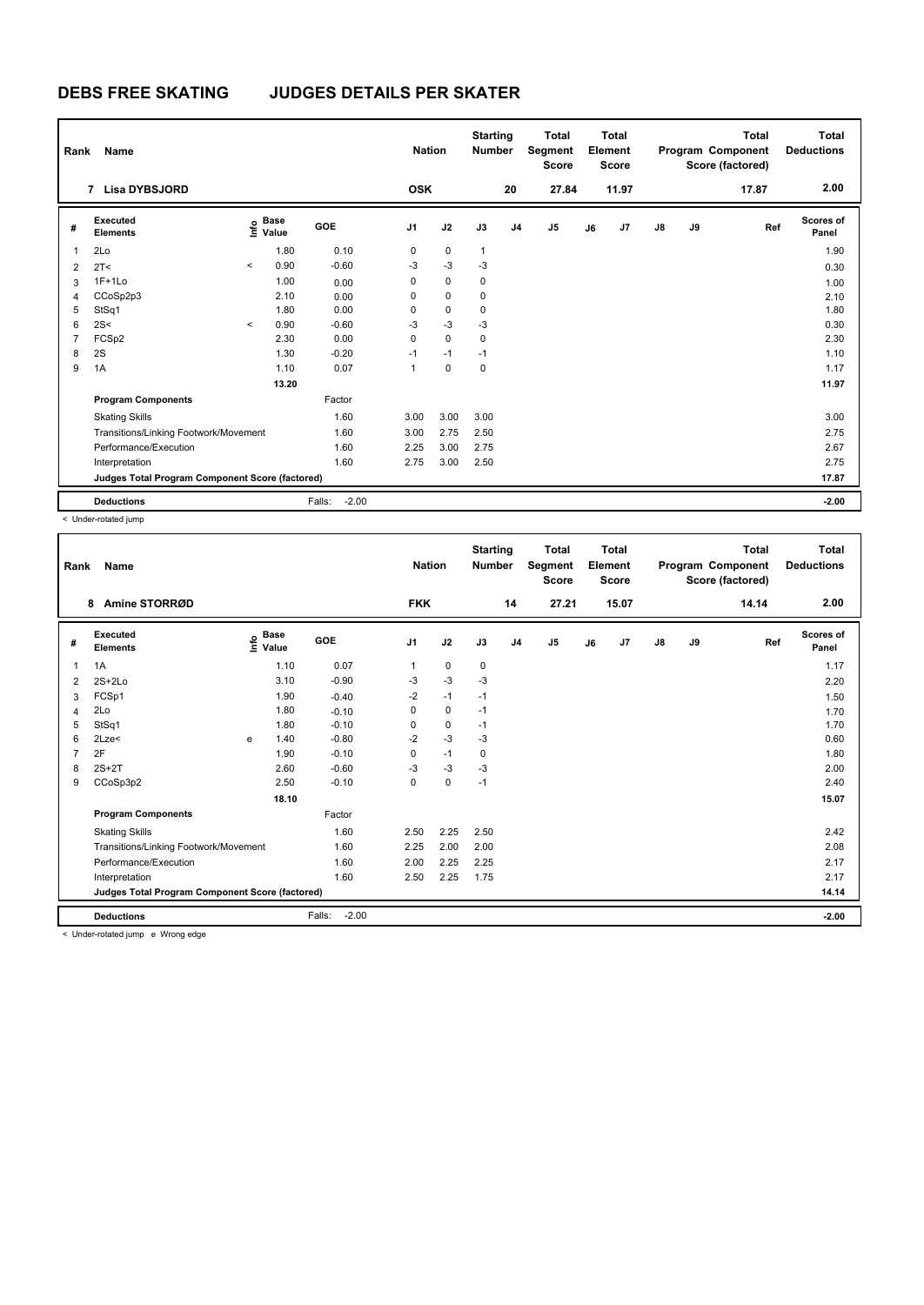| Rank           | Name                                            |    |                      |         | <b>Nation</b>  |              | <b>Starting</b><br><b>Number</b> |                | <b>Total</b><br>Segment<br><b>Score</b> |    | <b>Total</b><br>Element<br><b>Score</b> |               |    | <b>Total</b><br>Program Component<br>Score (factored) | <b>Total</b><br><b>Deductions</b> |
|----------------|-------------------------------------------------|----|----------------------|---------|----------------|--------------|----------------------------------|----------------|-----------------------------------------|----|-----------------------------------------|---------------|----|-------------------------------------------------------|-----------------------------------|
|                | <b>Karin Emilie PETTERSEN</b><br>9              |    |                      |         | O <sub>l</sub> |              |                                  | 12             | 27.18                                   |    | 13.31                                   |               |    | 13.87                                                 | 0.00                              |
| #              | Executed<br><b>Elements</b>                     | ۴o | <b>Base</b><br>Value | GOE     | J <sub>1</sub> | J2           | J3                               | J <sub>4</sub> | J5                                      | J6 | J <sub>7</sub>                          | $\mathsf{J}8$ | J9 | Ref                                                   | Scores of<br>Panel                |
| $\mathbf 1$    | 2Lze                                            | e  | 1.50                 | $-0.40$ | $-2$           | $-1$         | $-1$                             |                |                                         |    |                                         |               |    |                                                       | 1.10                              |
| $\overline{2}$ | $2Lo+1T$                                        |    | 2.20                 | 0.10    | 0              | $\mathbf{1}$ | $\mathbf 0$                      |                |                                         |    |                                         |               |    |                                                       | 2.30                              |
| 3              | StSq1                                           |    | 1.80                 | $-0.20$ | $-1$           | $\mathbf 0$  | $-1$                             |                |                                         |    |                                         |               |    |                                                       | 1.60                              |
| $\overline{4}$ | 2Lze                                            | e  | 1.50                 | $-0.60$ | $-3$           | $-1$         | $-2$                             |                |                                         |    |                                         |               |    |                                                       | 0.90                              |
| 5              | CCoSp3p2                                        |    | 2.50                 | $-0.10$ | 0              | $\mathbf 0$  | $-1$                             |                |                                         |    |                                         |               |    |                                                       | 2.40                              |
| 6              | 2Lo+1Lo+SEQ                                     |    | 1.84                 | $-0.60$ | $-2$           | $-2$         | $-2$                             |                |                                         |    |                                         |               |    |                                                       | 1.24                              |
| $\overline{7}$ | 2F                                              |    | 1.90                 | $-0.60$ | $-2$           | $-2$         | $-2$                             |                |                                         |    |                                         |               |    |                                                       | 1.30                              |
| 8              | FCSp1                                           |    | 1.90                 | $-0.40$ | $-2$           | $-1$         | $-1$                             |                |                                         |    |                                         |               |    |                                                       | 1.50                              |
| 9              | 1A                                              |    | 1.10                 | $-0.13$ | $-1$           | $\mathbf 0$  | $-1$                             |                |                                         |    |                                         |               |    |                                                       | 0.97                              |
|                |                                                 |    | 16.24                |         |                |              |                                  |                |                                         |    |                                         |               |    |                                                       | 13.31                             |
|                | <b>Program Components</b>                       |    |                      | Factor  |                |              |                                  |                |                                         |    |                                         |               |    |                                                       |                                   |
|                | <b>Skating Skills</b>                           |    |                      | 1.60    | 2.50           | 2.50         | 2.25                             |                |                                         |    |                                         |               |    |                                                       | 2.42                              |
|                | Transitions/Linking Footwork/Movement           |    |                      | 1.60    | 2.00           | 2.25         | 2.00                             |                |                                         |    |                                         |               |    |                                                       | 2.08                              |
|                | Performance/Execution                           |    |                      | 1.60    | 1.75           | 2.25         | 2.50                             |                |                                         |    |                                         |               |    |                                                       | 2.17                              |
|                | Interpretation                                  |    |                      | 1.60    | 1.50           | 2.00         | 2.50                             |                |                                         |    |                                         |               |    |                                                       | 2.00                              |
|                | Judges Total Program Component Score (factored) |    |                      |         |                |              |                                  |                |                                         |    |                                         |               |    |                                                       | 13.87                             |
|                | <b>Deductions</b>                               |    |                      |         |                |              |                                  |                |                                         |    |                                         |               |    |                                                       | 0.00                              |

e Wrong edge

| Rank | Name                                            |         |                                  |                   | <b>Nation</b>  |             | <b>Starting</b><br><b>Number</b> |                | <b>Total</b><br>Segment<br><b>Score</b> |    | <b>Total</b><br>Element<br><b>Score</b> |               |    | <b>Total</b><br>Program Component<br>Score (factored) | Total<br><b>Deductions</b> |
|------|-------------------------------------------------|---------|----------------------------------|-------------------|----------------|-------------|----------------------------------|----------------|-----------------------------------------|----|-----------------------------------------|---------------|----|-------------------------------------------------------|----------------------------|
| 10   | <b>Juliane ASBERG</b>                           |         |                                  |                   | <b>SSK</b>     |             |                                  | 10             | 27.03                                   |    | 13.63                                   |               |    | 14.40                                                 | 1.00                       |
| #    | Executed<br><b>Elements</b>                     |         | <b>Base</b><br>o Base<br>⊆ Value | <b>GOE</b>        | J <sub>1</sub> | J2          | J3                               | J <sub>4</sub> | J5                                      | J6 | J7                                      | $\mathsf{J}8$ | J9 | Ref                                                   | Scores of<br>Panel         |
| 1    | $2S+2Lo$                                        |         | 3.10                             | $-0.40$           | $-2$           | $-1$        | $-1$                             |                |                                         |    |                                         |               |    |                                                       | 2.70                       |
| 2    | 2F<                                             | $\prec$ | 1.40                             | $-0.40$           | $-2$           | $-1$        | $-1$                             |                |                                         |    |                                         |               |    |                                                       | 1.00                       |
| 3    | 2Lo<<                                           | <<      | 0.50                             | $-0.27$           | $-3$           | $-3$        | $-2$                             |                |                                         |    |                                         |               |    |                                                       | 0.23                       |
| 4    | 1A                                              |         | 1.10                             | 0.00              | 0              | $\mathbf 0$ | 0                                |                |                                         |    |                                         |               |    |                                                       | 1.10                       |
| 5    | StSq1                                           |         | 1.80                             | $-0.20$           | $-1$           | $-1$        | 0                                |                |                                         |    |                                         |               |    |                                                       | 1.60                       |
| 6    | CCoSp3p2                                        |         | 2.50                             | $-0.20$           | $\Omega$       | $-1$        | $-1$                             |                |                                         |    |                                         |               |    |                                                       | 2.30                       |
|      | 2T                                              |         | 1.30                             | $-0.60$           | -3             | $-3$        | $-3$                             |                |                                         |    |                                         |               |    |                                                       | 0.70                       |
| 8    | 2S+1T+1Lo                                       |         | 2.20                             | 0.00              | 0              | $\mathbf 0$ | 0                                |                |                                         |    |                                         |               |    |                                                       | 2.20                       |
| 9    | FCSp1                                           |         | 1.90                             | $-0.10$           | $\Omega$       | $\mathbf 0$ | $-1$                             |                |                                         |    |                                         |               |    |                                                       | 1.80                       |
|      |                                                 |         | 15.80                            |                   |                |             |                                  |                |                                         |    |                                         |               |    |                                                       | 13.63                      |
|      | <b>Program Components</b>                       |         |                                  | Factor            |                |             |                                  |                |                                         |    |                                         |               |    |                                                       |                            |
|      | <b>Skating Skills</b>                           |         |                                  | 1.60              | 2.50           | 2.00        | 2.50                             |                |                                         |    |                                         |               |    |                                                       | 2.33                       |
|      | Transitions/Linking Footwork/Movement           |         |                                  | 1.60              | 2.25           | 2.25        | 1.50                             |                |                                         |    |                                         |               |    |                                                       | 2.00                       |
|      | Performance/Execution                           |         |                                  | 1.60              | 2.50           | 2.50        | 2.25                             |                |                                         |    |                                         |               |    |                                                       | 2.42                       |
|      | Interpretation                                  |         |                                  | 1.60              | 2.00           | 2.50        | 2.25                             |                |                                         |    |                                         |               |    |                                                       | 2.25                       |
|      | Judges Total Program Component Score (factored) |         |                                  |                   |                |             |                                  |                |                                         |    |                                         |               |    |                                                       | 14.40                      |
|      | <b>Deductions</b>                               |         |                                  | $-1.00$<br>Falls: |                |             |                                  |                |                                         |    |                                         |               |    |                                                       | $-1.00$                    |
|      | < Under-rotated jumn << Downgraded jumn         |         |                                  |                   |                |             |                                  |                |                                         |    |                                         |               |    |                                                       |                            |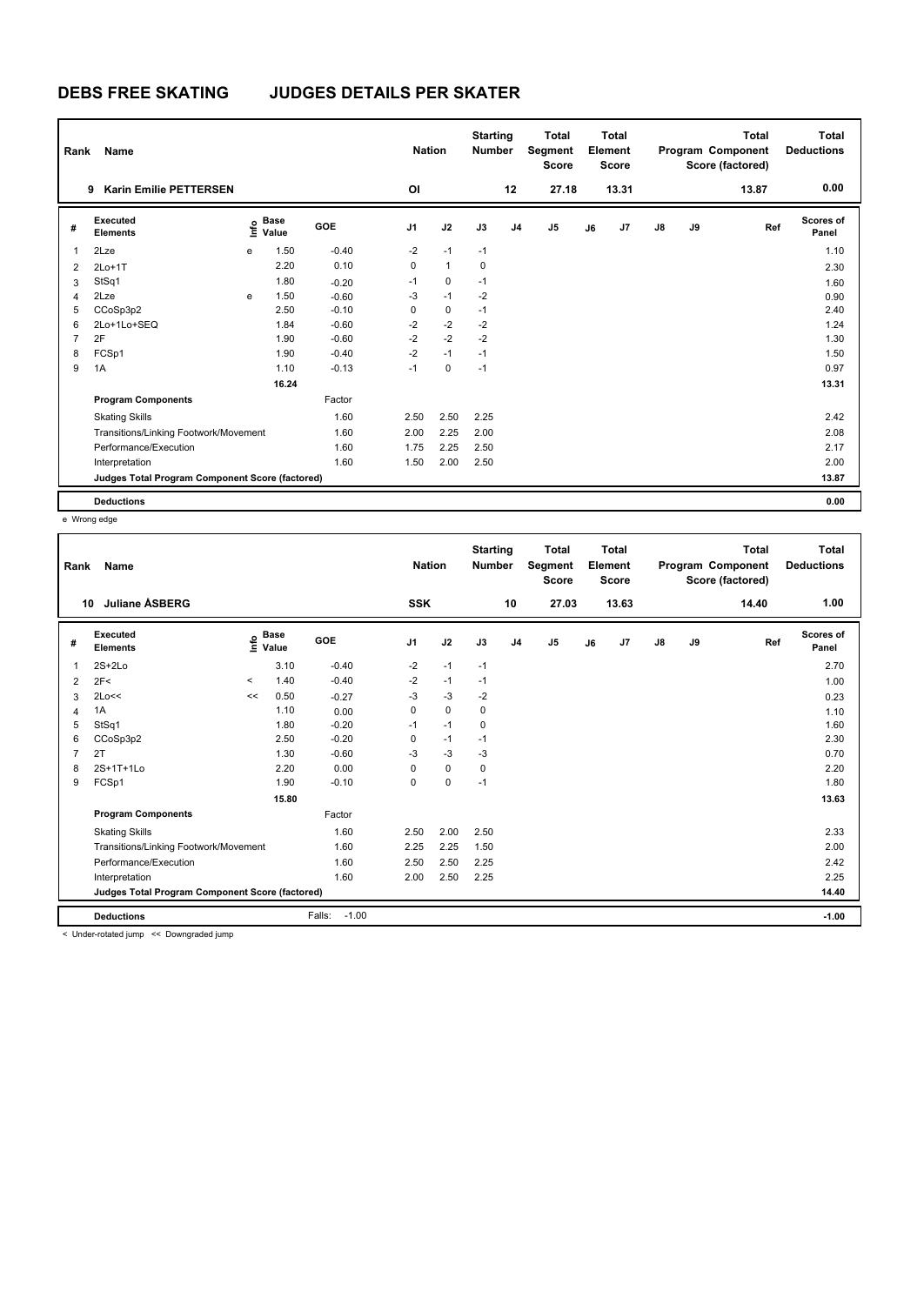| Rank           | Name                                            |         |                      |                   | <b>Nation</b>  |             | <b>Starting</b><br><b>Number</b> |                | <b>Total</b><br>Segment<br><b>Score</b> |    | <b>Total</b><br>Element<br><b>Score</b> |               |    | <b>Total</b><br>Program Component<br>Score (factored) | Total<br><b>Deductions</b> |
|----------------|-------------------------------------------------|---------|----------------------|-------------------|----------------|-------------|----------------------------------|----------------|-----------------------------------------|----|-----------------------------------------|---------------|----|-------------------------------------------------------|----------------------------|
| 11             | Ingrid Lofthus MORKEN                           |         |                      |                   | O <sub>l</sub> |             |                                  | 13             | 26.31                                   |    | 11.17                                   |               |    | 16.14                                                 | 1.00                       |
| #              | Executed<br><b>Elements</b>                     | lnfo    | <b>Base</b><br>Value | <b>GOE</b>        | J <sub>1</sub> | J2          | J3                               | J <sub>4</sub> | J5                                      | J6 | J7                                      | $\mathsf{J}8$ | J9 | Ref                                                   | Scores of<br>Panel         |
| $\overline{1}$ | $2Lo+2T<$                                       | $\prec$ | 2.70                 | $-0.70$           | $-2$           | $-3$        | $-2$                             |                |                                         |    |                                         |               |    |                                                       | 2.00                       |
| 2              | 2F<+1T+1Lo                                      | $\prec$ | 2.30                 | $-0.40$           | $-2$           | $-1$        | $-1$                             |                |                                         |    |                                         |               |    |                                                       | 1.90                       |
| 3              | FSSp2V1                                         |         | 1.60                 | $-0.50$           | $-2$           | $-2$        | $-1$                             |                |                                         |    |                                         |               |    |                                                       | 1.10                       |
| 4              | 2S                                              |         | 1.30                 | $-0.60$           | $-3$           | $-3$        | $-3$                             |                |                                         |    |                                         |               |    |                                                       | 0.70                       |
| 5              | 1A                                              |         | 1.10                 | 0.00              | 0              | $\mathbf 0$ | $\mathbf 0$                      |                |                                         |    |                                         |               |    |                                                       | 1.10                       |
| 6              | CCoSp2p1                                        |         | 1.40                 | $-0.60$           | $-2$           | $-2$        | $-2$                             |                |                                         |    |                                         |               |    |                                                       | 0.80                       |
| $\overline{7}$ | 2Lo<                                            | $\prec$ | 1.30                 | $-0.40$           | $-2$           | $-1$        | $-1$                             |                |                                         |    |                                         |               |    |                                                       | 0.90                       |
| 8              | 2T <                                            | $\prec$ | 0.90                 | $-0.20$           | $-1$           | $-1$        | $-1$                             |                |                                         |    |                                         |               |    |                                                       | 0.70                       |
| 9              | StSq1                                           |         | 1.80                 | 0.17              | 0              | $\mathbf 0$ | $\mathbf{1}$                     |                |                                         |    |                                         |               |    |                                                       | 1.97                       |
|                |                                                 |         | 14.40                |                   |                |             |                                  |                |                                         |    |                                         |               |    |                                                       | 11.17                      |
|                | <b>Program Components</b>                       |         |                      | Factor            |                |             |                                  |                |                                         |    |                                         |               |    |                                                       |                            |
|                | <b>Skating Skills</b>                           |         |                      | 1.60              | 2.50           | 2.25        | 2.75                             |                |                                         |    |                                         |               |    |                                                       | 2.50                       |
|                | Transitions/Linking Footwork/Movement           |         |                      | 1.60              | 2.25           | 2.25        | 2.25                             |                |                                         |    |                                         |               |    |                                                       | 2.25                       |
|                | Performance/Execution                           |         |                      | 1.60              | 2.75           | 2.50        | 2.75                             |                |                                         |    |                                         |               |    |                                                       | 2.67                       |
|                | Interpretation                                  |         |                      | 1.60              | 2.50           | 2.50        | 3.00                             |                |                                         |    |                                         |               |    |                                                       | 2.67                       |
|                | Judges Total Program Component Score (factored) |         |                      |                   |                |             |                                  |                |                                         |    |                                         |               |    |                                                       | 16.14                      |
|                | <b>Deductions</b>                               |         |                      | $-1.00$<br>Falls: |                |             |                                  |                |                                         |    |                                         |               |    |                                                       | $-1.00$                    |

< Under-rotated jump

| Rank | <b>Name</b>                                     |         |                   |            | <b>Nation</b>  |                          | <b>Starting</b><br><b>Number</b> |                | <b>Total</b><br>Segment<br><b>Score</b> |    | <b>Total</b><br>Element<br><b>Score</b> |               |    | <b>Total</b><br>Program Component<br>Score (factored) | Total<br><b>Deductions</b> |
|------|-------------------------------------------------|---------|-------------------|------------|----------------|--------------------------|----------------------------------|----------------|-----------------------------------------|----|-----------------------------------------|---------------|----|-------------------------------------------------------|----------------------------|
| 12   | <b>Ann Charlott DIMCEVSKA</b>                   |         |                   |            | <b>BKK</b>     |                          |                                  | 8              | 25.27                                   |    | 11.40                                   |               |    | 13.87                                                 | 0.00                       |
| #    | Executed<br><b>Elements</b>                     |         | 은 Base<br>트 Value | <b>GOE</b> | J <sub>1</sub> | J2                       | J3                               | J <sub>4</sub> | J5                                      | J6 | J7                                      | $\mathsf{J}8$ | J9 | Ref                                                   | <b>Scores of</b><br>Panel  |
| 1    | 1A                                              |         | 1.10              | 0.07       | 1              | $\mathbf 0$              | 0                                |                |                                         |    |                                         |               |    |                                                       | 1.17                       |
| 2    | $2S+1T$                                         |         | 1.70              | $-0.27$    | $-1$           | $-1$                     | $-2$                             |                |                                         |    |                                         |               |    |                                                       | 1.43                       |
| 3    | 2Lo<                                            | $\prec$ | 1.30              | $-0.90$    | $-3$           | $-3$                     | $-3$                             |                |                                         |    |                                         |               |    |                                                       | 0.40                       |
| 4    | CCoSp3p2                                        |         | 2.50              | $-0.10$    | 0              | $-1$                     | $\mathbf 0$                      |                |                                         |    |                                         |               |    |                                                       | 2.40                       |
| 5    | 2S                                              |         | 1.30              | $-0.13$    | $-1$           | 0                        | $-1$                             |                |                                         |    |                                         |               |    |                                                       | 1.17                       |
| 6    | $1A+2T<<$                                       | <<      | 1.50              | $-0.47$    | $-2$           | $-3$                     | $-2$                             |                |                                         |    |                                         |               |    |                                                       | 1.03                       |
|      | FSSp2                                           |         | 2.30              | $-0.20$    | 0              | $-1$                     | $-1$                             |                |                                         |    |                                         |               |    |                                                       | 2.10                       |
| 8    | Lo                                              |         | 0.00              | 0.00       | ÷              | $\overline{\phantom{a}}$ | $\overline{\phantom{a}}$         |                |                                         |    |                                         |               |    |                                                       | 0.00                       |
| 9    | StSq1                                           |         | 1.80              | $-0.10$    | $-1$           | $\Omega$                 | $\Omega$                         |                |                                         |    |                                         |               |    |                                                       | 1.70                       |
|      |                                                 |         | 13.50             |            |                |                          |                                  |                |                                         |    |                                         |               |    |                                                       | 11.40                      |
|      | <b>Program Components</b>                       |         |                   | Factor     |                |                          |                                  |                |                                         |    |                                         |               |    |                                                       |                            |
|      | <b>Skating Skills</b>                           |         |                   | 1.60       | 2.50           | 2.25                     | 2.50                             |                |                                         |    |                                         |               |    |                                                       | 2.42                       |
|      | Transitions/Linking Footwork/Movement           |         |                   | 1.60       | 2.00           | 2.00                     | 2.25                             |                |                                         |    |                                         |               |    |                                                       | 2.08                       |
|      | Performance/Execution                           |         |                   | 1.60       | 2.25           | 2.00                     | 2.25                             |                |                                         |    |                                         |               |    |                                                       | 2.17                       |
|      | Interpretation                                  |         |                   | 1.60       | 1.50           | 2.00                     | 2.50                             |                |                                         |    |                                         |               |    |                                                       | 2.00                       |
|      | Judges Total Program Component Score (factored) |         |                   |            |                |                          |                                  |                |                                         |    |                                         |               |    |                                                       | 13.87                      |
|      | <b>Deductions</b>                               |         |                   |            |                |                          |                                  |                |                                         |    |                                         |               |    |                                                       | 0.00                       |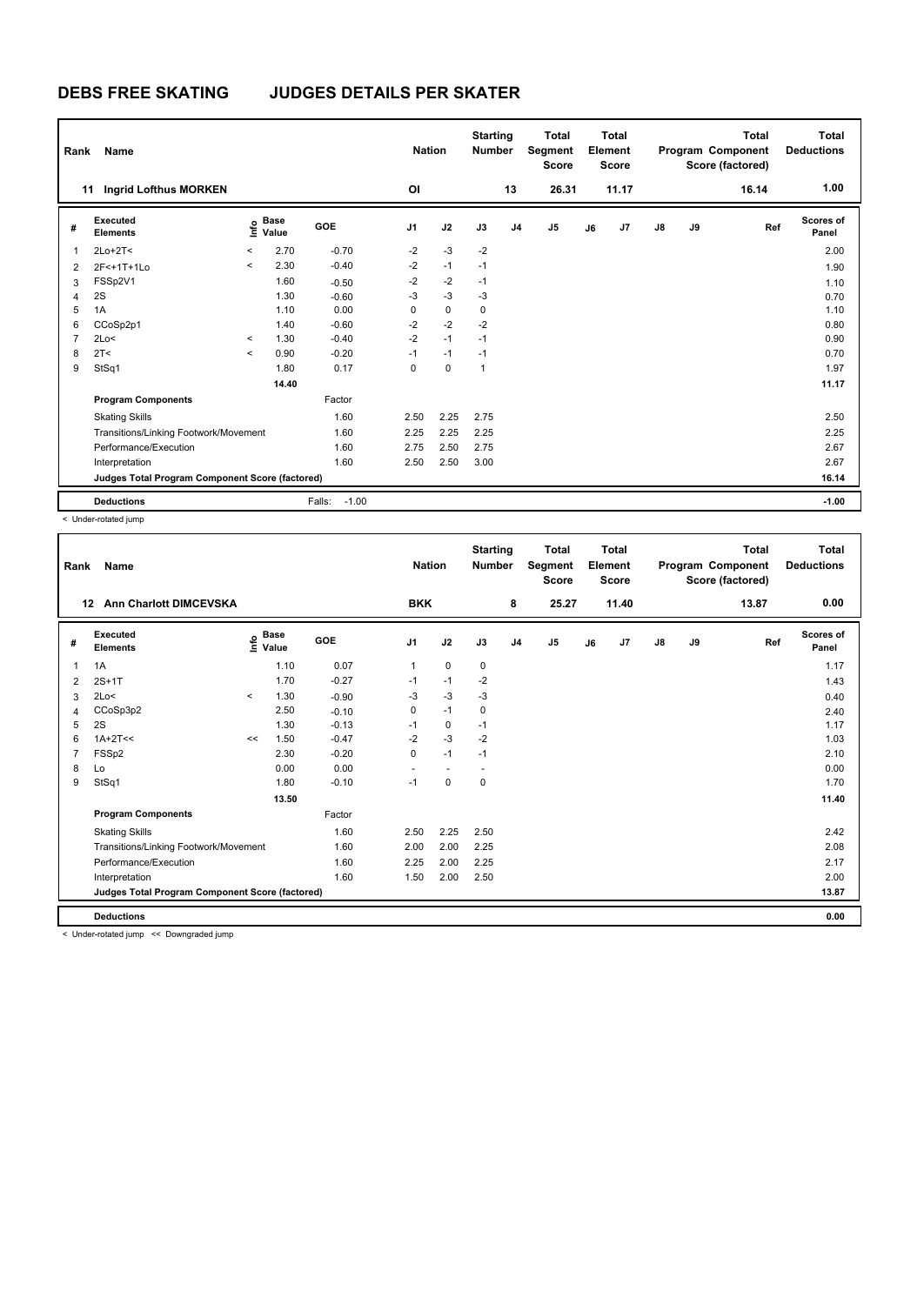| Rank           | Name                                            |         |                      |                   | <b>Nation</b>  |             | <b>Starting</b><br><b>Number</b> |                | <b>Total</b><br>Segment<br><b>Score</b> |    | Total<br>Element<br><b>Score</b> |               |    | <b>Total</b><br>Program Component<br>Score (factored) | <b>Total</b><br><b>Deductions</b> |
|----------------|-------------------------------------------------|---------|----------------------|-------------------|----------------|-------------|----------------------------------|----------------|-----------------------------------------|----|----------------------------------|---------------|----|-------------------------------------------------------|-----------------------------------|
|                | <b>Malene JOHANNESSEN TRENGEREID</b><br>13      |         |                      |                   | <b>BKK</b>     |             |                                  | $\overline{7}$ | 24.47                                   |    | 12.07                            |               |    | 14.40                                                 | 2.00                              |
| #              | Executed<br><b>Elements</b>                     | ۴o      | <b>Base</b><br>Value | GOE               | J <sub>1</sub> | J2          | J3                               | J <sub>4</sub> | J5                                      | J6 | J7                               | $\mathsf{J}8$ | J9 | Ref                                                   | Scores of<br>Panel                |
| 1              | $1A+2T2$                                        | $\,<\,$ | 2.00                 | $-0.60$           | $-3$           | $-3$        | $-3$                             |                |                                         |    |                                  |               |    |                                                       | 1.40                              |
| $\overline{2}$ | 2Lz<<                                           | <<      | 0.60                 | $-0.30$           | $-3$           | $-3$        | $-3$                             |                |                                         |    |                                  |               |    |                                                       | 0.30                              |
| 3              | 2Lo<                                            | $\prec$ | 1.30                 | $-0.50$           | $-2$           | $-1$        | $-2$                             |                |                                         |    |                                  |               |    |                                                       | 0.80                              |
| $\overline{4}$ | $2S+Lo+2T<<$                                    | <<      | 1.70                 | $-0.60$           | $-3$           | $-3$        | $-3$                             |                |                                         |    |                                  |               |    |                                                       | 1.10                              |
| 5              | FSSp2                                           |         | 2.30                 | $-0.10$           | 0              | 0           | $-1$                             |                |                                         |    |                                  |               |    |                                                       | 2.20                              |
| 6              | 2S                                              |         | 1.30                 | $-0.33$           | $-2$           | $-1$        | $-2$                             |                |                                         |    |                                  |               |    |                                                       | 0.97                              |
| $\overline{7}$ | CCoSp3p2                                        |         | 2.50                 | 0.00              | 0              | $\mathbf 0$ | 0                                |                |                                         |    |                                  |               |    |                                                       | 2.50                              |
| 8              | 2F<<                                            | <<      | 0.50                 | $-0.30$           | $-3$           | $-3$        | $-3$                             |                |                                         |    |                                  |               |    |                                                       | 0.20                              |
| 9              | StSq2                                           |         | 2.60                 | 0.00              | 0              | $\mathbf 0$ | 0                                |                |                                         |    |                                  |               |    |                                                       | 2.60                              |
|                |                                                 |         | 14.80                |                   |                |             |                                  |                |                                         |    |                                  |               |    |                                                       | 12.07                             |
|                | <b>Program Components</b>                       |         |                      | Factor            |                |             |                                  |                |                                         |    |                                  |               |    |                                                       |                                   |
|                | <b>Skating Skills</b>                           |         |                      | 1.60              | 2.00           | 2.50        | 2.25                             |                |                                         |    |                                  |               |    |                                                       | 2.25                              |
|                | Transitions/Linking Footwork/Movement           |         |                      | 1.60              | 1.75           | 2.50        | 1.75                             |                |                                         |    |                                  |               |    |                                                       | 2.00                              |
|                | Performance/Execution                           |         |                      | 1.60              | 2.50           | 2.50        | 2.25                             |                |                                         |    |                                  |               |    |                                                       | 2.42                              |
|                | Interpretation                                  |         |                      | 1.60              | 2.25           | 2.50        | 2.25                             |                |                                         |    |                                  |               |    |                                                       | 2.33                              |
|                | Judges Total Program Component Score (factored) |         |                      |                   |                |             |                                  |                |                                         |    |                                  |               |    |                                                       | 14.40                             |
|                | <b>Deductions</b>                               |         |                      | $-2.00$<br>Falls: |                |             |                                  |                |                                         |    |                                  |               |    |                                                       | $-2.00$                           |

| Rank | Name                                            |                                           |                   | <b>Nation</b>  |          | <b>Starting</b><br><b>Number</b> |                | <b>Total</b><br>Segment<br><b>Score</b> |    | <b>Total</b><br>Element<br><b>Score</b> |               |    | <b>Total</b><br>Program Component<br>Score (factored) | Total<br><b>Deductions</b> |
|------|-------------------------------------------------|-------------------------------------------|-------------------|----------------|----------|----------------------------------|----------------|-----------------------------------------|----|-----------------------------------------|---------------|----|-------------------------------------------------------|----------------------------|
|      | <b>Jenitha SITTAMPALLAM</b><br>14               |                                           |                   | <b>TT</b>      |          |                                  | 3              | 23.06                                   |    | 12.00                                   |               |    | 13.06                                                 | 2.00                       |
| #    | Executed<br><b>Elements</b>                     | $\frac{6}{5}$ Base<br>$\frac{6}{5}$ Value | <b>GOE</b>        | J <sub>1</sub> | J2       | J3                               | J <sub>4</sub> | J <sub>5</sub>                          | J6 | J7                                      | $\mathsf{J}8$ | J9 | Ref                                                   | <b>Scores of</b><br>Panel  |
| 1    | 2S                                              | 1.30                                      | 0.13              | 1              | 1        | 0                                |                |                                         |    |                                         |               |    |                                                       | 1.43                       |
| 2    | 1A+Lo+2S                                        | 2.40                                      | $-0.60$           | $-3$           | $-3$     | $-3$                             |                |                                         |    |                                         |               |    |                                                       | 1.80                       |
| 3    | CCoSp                                           | 0.00                                      | 0.00              |                |          |                                  |                |                                         |    |                                         |               |    |                                                       | 0.00                       |
| 4    | $2Lo+1T$                                        | 2.20                                      | 0.00              | 0              | 0        | 0                                |                |                                         |    |                                         |               |    |                                                       | 2.20                       |
| 5    | 1A                                              | 1.10                                      | 0.07              |                | 0        | $\mathbf 0$                      |                |                                         |    |                                         |               |    |                                                       | 1.17                       |
| 6    | 2F                                              | 1.90                                      | $-0.90$           | $-3$           | $-3$     | $-3$                             |                |                                         |    |                                         |               |    |                                                       | 1.00                       |
| 7    | StSq1                                           | 1.80                                      | 0.00              | $\Omega$       | $\Omega$ | $\mathbf 0$                      |                |                                         |    |                                         |               |    |                                                       | 1.80                       |
| 8    | 2Lo                                             | 1.80                                      | $-0.50$           | $-2$           | $-1$     | $-2$                             |                |                                         |    |                                         |               |    |                                                       | 1.30                       |
| 9    | FCSpB                                           | 1.60                                      | $-0.30$           | $-2$           | 0        | $-1$                             |                |                                         |    |                                         |               |    |                                                       | 1.30                       |
|      |                                                 | 14.10                                     |                   |                |          |                                  |                |                                         |    |                                         |               |    |                                                       | 12.00                      |
|      | <b>Program Components</b>                       |                                           | Factor            |                |          |                                  |                |                                         |    |                                         |               |    |                                                       |                            |
|      | <b>Skating Skills</b>                           |                                           | 1.60              | 2.25           | 2.50     | 2.25                             |                |                                         |    |                                         |               |    |                                                       | 2.33                       |
|      | Transitions/Linking Footwork/Movement           |                                           | 1.60              | 1.75           | 2.25     | 2.25                             |                |                                         |    |                                         |               |    |                                                       | 2.08                       |
|      | Performance/Execution                           |                                           | 1.60              | 1.75           | 2.25     | 1.75                             |                |                                         |    |                                         |               |    |                                                       | 1.92                       |
|      | Interpretation                                  |                                           | 1.60              | 2.00           | 2.00     | 1.50                             |                |                                         |    |                                         |               |    |                                                       | 1.83                       |
|      | Judges Total Program Component Score (factored) |                                           |                   |                |          |                                  |                |                                         |    |                                         |               |    |                                                       | 13.06                      |
|      | <b>Deductions</b>                               |                                           | $-2.00$<br>Falls: |                |          |                                  |                |                                         |    |                                         |               |    |                                                       | $-2.00$                    |
|      |                                                 |                                           |                   |                |          |                                  |                |                                         |    |                                         |               |    |                                                       |                            |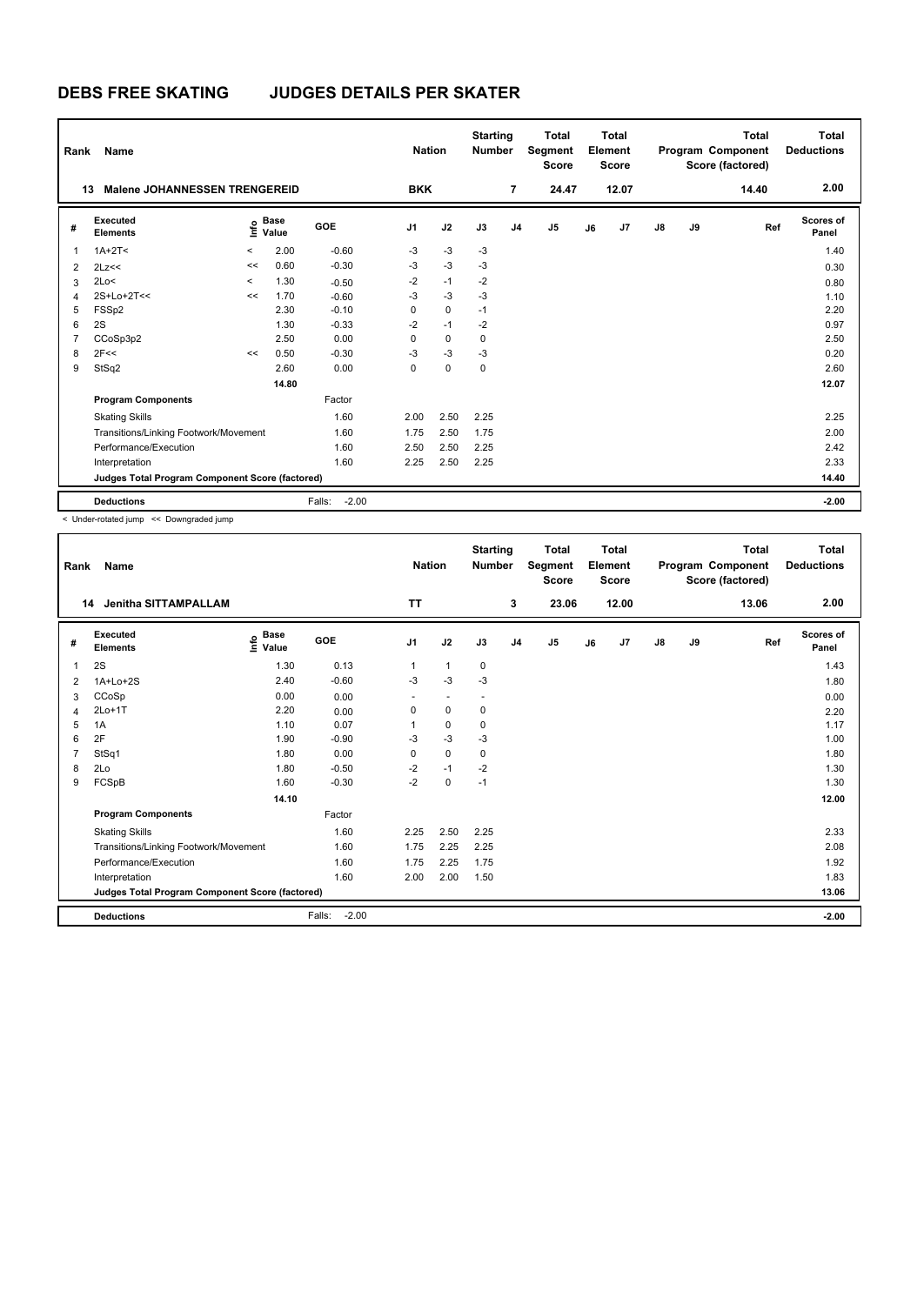| Rank           | Name                                            |    |                      |                   | <b>Nation</b>  |             | <b>Starting</b><br><b>Number</b> |                | <b>Total</b><br>Segment<br><b>Score</b> |    | <b>Total</b><br>Element<br><b>Score</b> |               |    | <b>Total</b><br>Program Component<br>Score (factored) | Total<br><b>Deductions</b> |
|----------------|-------------------------------------------------|----|----------------------|-------------------|----------------|-------------|----------------------------------|----------------|-----------------------------------------|----|-----------------------------------------|---------------|----|-------------------------------------------------------|----------------------------|
|                | <b>Klara Arima BLITZNER</b><br>15               |    |                      |                   | <b>BKK</b>     |             |                                  | 9              | 20.67                                   |    | 8.54                                    |               |    | 14.13                                                 | 2.00                       |
| #              | Executed<br><b>Elements</b>                     | ۴  | <b>Base</b><br>Value | GOE               | J <sub>1</sub> | J2          | J3                               | J <sub>4</sub> | J5                                      | J6 | J7                                      | $\mathsf{J}8$ | J9 | Ref                                                   | Scores of<br>Panel         |
| $\mathbf 1$    | 2Lo<<                                           | << | 0.50                 | $-0.30$           | $-3$           | $-3$        | $-3$                             |                |                                         |    |                                         |               |    |                                                       | 0.20                       |
| $\overline{2}$ | 2T<<                                            | << | 0.40                 | $-0.30$           | $-3$           | $-3$        | $-3$                             |                |                                         |    |                                         |               |    |                                                       | 0.10                       |
| 3              | 1A+SEQ                                          |    | 0.88                 | $-0.47$           | $-2$           | $-2$        | $-3$                             |                |                                         |    |                                         |               |    |                                                       | 0.41                       |
| $\overline{4}$ | FCSp1                                           |    | 1.90                 | $-0.10$           | 0              | $-1$        | 0                                |                |                                         |    |                                         |               |    |                                                       | 1.80                       |
| 5              | $2S+1T$                                         |    | 1.70                 | $-0.07$           | 0              | 0           | $-1$                             |                |                                         |    |                                         |               |    |                                                       | 1.63                       |
| 6              | 1A                                              |    | 1.10                 | 0.00              | 0              | $\mathbf 0$ | 0                                |                |                                         |    |                                         |               |    |                                                       | 1.10                       |
| 7              | 2S                                              |    | 1.30                 | 0.00              | 0              | $\mathbf 0$ | 0                                |                |                                         |    |                                         |               |    |                                                       | 1.30                       |
| 8              | StSqB                                           |    | 1.50                 | $-0.10$           | $-1$           | $\mathbf 0$ | 0                                |                |                                         |    |                                         |               |    |                                                       | 1.40                       |
| 9              | CCoSp2pB                                        |    | 1.20                 | $-0.60$           | $-2$           | $-2$        | $-2$                             |                |                                         |    |                                         |               |    |                                                       | 0.60                       |
|                |                                                 |    | 10.48                |                   |                |             |                                  |                |                                         |    |                                         |               |    |                                                       | 8.54                       |
|                | <b>Program Components</b>                       |    |                      | Factor            |                |             |                                  |                |                                         |    |                                         |               |    |                                                       |                            |
|                | <b>Skating Skills</b>                           |    |                      | 1.60              | 2.50           | 2.00        | 2.50                             |                |                                         |    |                                         |               |    |                                                       | 2.33                       |
|                | Transitions/Linking Footwork/Movement<br>1.60   |    |                      |                   | 2.50           | 2.00        | 2.50                             |                |                                         |    |                                         |               |    |                                                       | 2.33                       |
|                | Performance/Execution                           |    |                      | 1.60              | 1.75           | 2.00        | 2.25                             |                |                                         |    |                                         |               |    |                                                       | 2.00                       |
|                | Interpretation                                  |    |                      | 1.60              | 2.25           | 2.00        | 2.25                             |                |                                         |    |                                         |               |    |                                                       | 2.17                       |
|                | Judges Total Program Component Score (factored) |    |                      |                   |                |             |                                  |                |                                         |    |                                         |               |    |                                                       | 14.13                      |
|                | <b>Deductions</b>                               |    |                      | $-2.00$<br>Falls: |                |             |                                  |                |                                         |    |                                         |               |    |                                                       | $-2.00$                    |

<< Downgraded jump

| Rank | Name                                            |          |                      |            | <b>Nation</b>  |             | <b>Starting</b><br><b>Number</b> |                | <b>Total</b><br>Segment<br><b>Score</b> |    | <b>Total</b><br>Element<br><b>Score</b> |               |    | <b>Total</b><br>Program Component<br>Score (factored) | <b>Total</b><br><b>Deductions</b> |
|------|-------------------------------------------------|----------|----------------------|------------|----------------|-------------|----------------------------------|----------------|-----------------------------------------|----|-----------------------------------------|---------------|----|-------------------------------------------------------|-----------------------------------|
| 16   | <b>Karoline Biørvik KULSVEEN</b>                |          |                      |            | <b>HIL</b>     |             |                                  | $\mathbf{2}$   | 20.53                                   |    | 8.93                                    |               |    | 11.60                                                 | 0.00                              |
| #    | Executed<br><b>Elements</b>                     | ١nfo     | <b>Base</b><br>Value | <b>GOE</b> | J <sub>1</sub> | J2          | J3                               | J <sub>4</sub> | J5                                      | J6 | J <sub>7</sub>                          | $\mathsf{J}8$ | J9 | Ref                                                   | <b>Scores of</b><br>Panel         |
| 1    | 2Lo<                                            | $\hat{}$ | 1.30                 | $-0.80$    | $-3$           | $-3$        | $-2$                             |                |                                         |    |                                         |               |    |                                                       | 0.50                              |
| 2    | 2Lz <+ 1T + 1Lo                                 | $\prec$  | 2.40                 | $-0.90$    | $-3$           | $-3$        | -3                               |                |                                         |    |                                         |               |    |                                                       | 1.50                              |
| 3    | 2F<+1T                                          | $\prec$  | 1.80                 | $-0.80$    | -3             | $-3$        | $-2$                             |                |                                         |    |                                         |               |    |                                                       | 1.00                              |
| 4    | CCoSp3p2                                        |          | 2.50                 | $-0.30$    | $-1$           | $-1$        | $-1$                             |                |                                         |    |                                         |               |    |                                                       | 2.20                              |
| 5    | StSq1                                           |          | 1.80                 | $-0.40$    | $-2$           | $-1$        | $-1$                             |                |                                         |    |                                         |               |    |                                                       | 1.40                              |
| 6    | 1A                                              |          | 1.10                 | 0.00       | $\Omega$       | 0           | 0                                |                |                                         |    |                                         |               |    |                                                       | 1.10                              |
| 7    | 2S                                              |          | 1.30                 | $-0.47$    | $-2$           | $-3$        | $-2$                             |                |                                         |    |                                         |               |    |                                                       | 0.83                              |
| 8    | 1T                                              |          | 0.40                 | 0.00       | $\Omega$       | $\mathbf 0$ | 0                                |                |                                         |    |                                         |               |    |                                                       | 0.40                              |
| 9    | FCSp                                            |          | 0.00                 | 0.00       |                |             |                                  |                |                                         |    |                                         |               |    |                                                       | 0.00                              |
|      |                                                 |          | 12.60                |            |                |             |                                  |                |                                         |    |                                         |               |    |                                                       | 8.93                              |
|      | <b>Program Components</b>                       |          |                      | Factor     |                |             |                                  |                |                                         |    |                                         |               |    |                                                       |                                   |
|      | <b>Skating Skills</b>                           |          |                      | 1.60       | 2.00           | 2.25        | 2.00                             |                |                                         |    |                                         |               |    |                                                       | 2.08                              |
|      | Transitions/Linking Footwork/Movement           |          |                      | 1.60       | 1.75           | 2.00        | 1.50                             |                |                                         |    |                                         |               |    |                                                       | 1.75                              |
|      | Performance/Execution                           |          |                      | 1.60       | 1.75           | 2.00        | 1.50                             |                |                                         |    |                                         |               |    |                                                       | 1.75                              |
|      | Interpretation                                  |          |                      | 1.60       | 1.50           | 2.25        | 1.25                             |                |                                         |    |                                         |               |    |                                                       | 1.67                              |
|      | Judges Total Program Component Score (factored) |          |                      |            |                |             |                                  |                |                                         |    |                                         |               |    |                                                       | 11.60                             |
|      | <b>Deductions</b>                               |          |                      |            |                |             |                                  |                |                                         |    |                                         |               |    |                                                       | 0.00                              |

< Under-rotated jump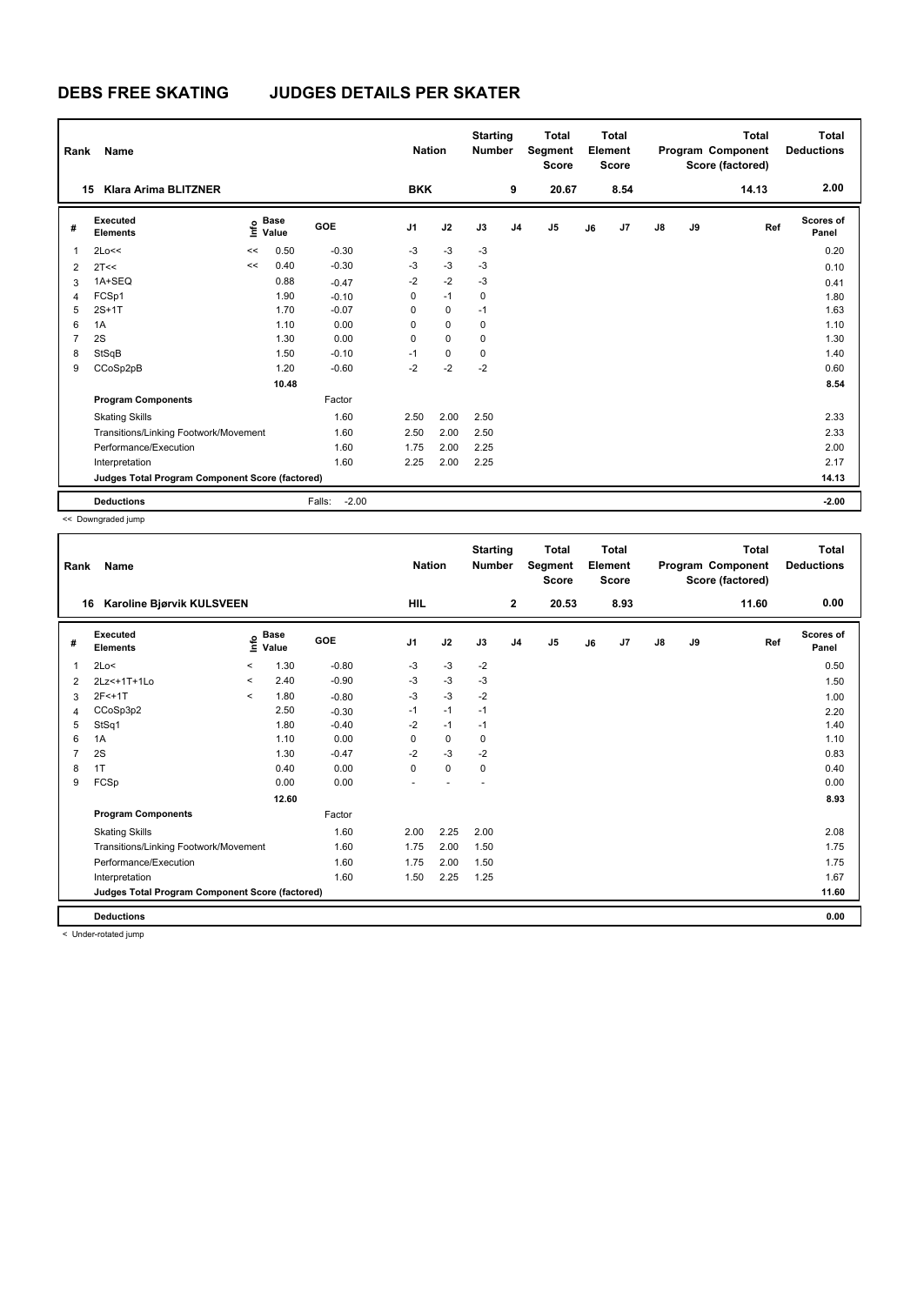| Rank           | Name                                            |         |                      |                   | <b>Nation</b>  |              | <b>Starting</b><br><b>Number</b> |                | <b>Total</b><br>Segment<br><b>Score</b> |    | <b>Total</b><br>Element<br><b>Score</b> |               |    | <b>Total</b><br>Program Component<br>Score (factored) | Total<br><b>Deductions</b> |
|----------------|-------------------------------------------------|---------|----------------------|-------------------|----------------|--------------|----------------------------------|----------------|-----------------------------------------|----|-----------------------------------------|---------------|----|-------------------------------------------------------|----------------------------|
| 17             | <b>Liv Nora LARSEN</b>                          |         |                      |                   | <b>SKK</b>     |              |                                  | 4              | 19.09                                   |    | 8.96                                    |               |    | 12.13                                                 | 2.00                       |
| #              | Executed<br><b>Elements</b>                     | ۴o      | <b>Base</b><br>Value | <b>GOE</b>        | J <sub>1</sub> | J2           | J3                               | J <sub>4</sub> | J5                                      | J6 | J7                                      | $\mathsf{J}8$ | J9 | Ref                                                   | Scores of<br>Panel         |
| $\overline{1}$ | 1A                                              |         | 1.10                 | 0.13              | 1              | $\mathbf{1}$ | $\mathbf 0$                      |                |                                         |    |                                         |               |    |                                                       | 1.23                       |
| $\overline{2}$ | $2S<+1Lo$                                       | $\prec$ | 1.40                 | $-0.27$           | $-1$           | $-1$         | $-2$                             |                |                                         |    |                                         |               |    |                                                       | 1.13                       |
| 3              | CCoSp3p1                                        |         | 2.00                 | $-0.40$           | $-1$           | $-2$         | $-1$                             |                |                                         |    |                                         |               |    |                                                       | 1.60                       |
| $\overline{4}$ | 2F<<                                            | <<      | 0.50                 | $-0.30$           | $-3$           | $-3$         | $-3$                             |                |                                         |    |                                         |               |    |                                                       | 0.20                       |
| 5              | 2Lo<                                            | $\prec$ | 1.30                 | $-0.80$           | $-2$           | $-3$         | $-3$                             |                |                                         |    |                                         |               |    |                                                       | 0.50                       |
| 6              | FCSp1                                           |         | 1.90                 | $-0.60$           | $-2$           | $-2$         | $-2$                             |                |                                         |    |                                         |               |    |                                                       | 1.30                       |
| $\overline{7}$ | 1A+1Lo+2Lo<<                                    | <<      | 2.10                 | $-0.60$           | $-3$           | $-3$         | $-3$                             |                |                                         |    |                                         |               |    |                                                       | 1.50                       |
| 8              | 2S<                                             | $\prec$ | 0.90                 | $-0.60$           | $-3$           | $-3$         | $-3$                             |                |                                         |    |                                         |               |    |                                                       | 0.30                       |
| 9              | StSqB                                           |         | 1.50                 | $-0.30$           | $-1$           | $-1$         | $-1$                             |                |                                         |    |                                         |               |    |                                                       | 1.20                       |
|                |                                                 |         | 12.70                |                   |                |              |                                  |                |                                         |    |                                         |               |    |                                                       | 8.96                       |
|                | <b>Program Components</b>                       |         |                      | Factor            |                |              |                                  |                |                                         |    |                                         |               |    |                                                       |                            |
|                | <b>Skating Skills</b>                           |         |                      | 1.60              | 2.25           | 1.75         | 2.00                             |                |                                         |    |                                         |               |    |                                                       | 2.00                       |
|                | Transitions/Linking Footwork/Movement           |         |                      | 1.60              | 1.75           | 1.75         | 2.00                             |                |                                         |    |                                         |               |    |                                                       | 1.83                       |
|                | Performance/Execution<br>1.60                   |         |                      |                   | 1.50           | 1.50         | 2.25                             |                |                                         |    |                                         |               |    |                                                       | 1.75                       |
|                | Interpretation                                  |         |                      | 1.60              | 1.75           | 2.00         | 2.25                             |                |                                         |    |                                         |               |    |                                                       | 2.00                       |
|                | Judges Total Program Component Score (factored) |         |                      |                   |                |              |                                  |                |                                         |    |                                         |               |    |                                                       | 12.13                      |
|                | <b>Deductions</b>                               |         |                      | $-2.00$<br>Falls: |                |              |                                  |                |                                         |    |                                         |               |    |                                                       | $-2.00$                    |

< Under-rotated jump << Downgraded jump

| Rank           | Name                                            |       |                                  |                   | <b>Nation</b>  |      | <b>Starting</b><br><b>Number</b> |                | <b>Total</b><br>Segment<br><b>Score</b> |    | <b>Total</b><br>Element<br><b>Score</b> |               |    | <b>Total</b><br>Program Component<br>Score (factored) | <b>Total</b><br><b>Deductions</b> |
|----------------|-------------------------------------------------|-------|----------------------------------|-------------------|----------------|------|----------------------------------|----------------|-----------------------------------------|----|-----------------------------------------|---------------|----|-------------------------------------------------------|-----------------------------------|
| 18             | <b>Charlotte GJELSVIK</b>                       |       |                                  |                   | <b>BKK</b>     |      |                                  | 5              | 18.43                                   |    | 6.90                                    |               |    | 12.53                                                 | 1.00                              |
| #              | Executed<br><b>Elements</b>                     |       | <b>Base</b><br>o Base<br>⊆ Value | GOE               | J <sub>1</sub> | J2   | J3                               | J <sub>4</sub> | J5                                      | J6 | J7                                      | $\mathsf{J}8$ | J9 | Ref                                                   | <b>Scores of</b><br>Panel         |
| 1              | $2S+1Lo$                                        |       | 1.80                             | $-0.47$           | $-2$           | $-2$ | $-3$                             |                |                                         |    |                                         |               |    |                                                       | 1.33                              |
| 2              | CoSp2p                                          |       | 0.00                             | 0.00              |                |      |                                  |                |                                         |    |                                         |               |    |                                                       | 0.00                              |
| 3              | 1Lz+1Lo+1T                                      |       | 1.50                             | 0.00              | 0              | 0    | 0                                |                |                                         |    |                                         |               |    |                                                       | 1.50                              |
| 4              | 1A                                              |       | 1.10                             | $-0.20$           | 0              | $-3$ | $\mathbf 0$                      |                |                                         |    |                                         |               |    |                                                       | 0.90                              |
| 5              | 2F<<                                            | <<    | 0.50                             | $-0.30$           | $-3$           | $-3$ | $-3$                             |                |                                         |    |                                         |               |    |                                                       | 0.20                              |
| 6              | StSqB                                           |       | 1.50                             | $-0.30$           | $-1$           | $-1$ | $-1$                             |                |                                         |    |                                         |               |    |                                                       | 1.20                              |
| $\overline{7}$ | 1Lo                                             |       | 0.50                             | 0.00              | $\mathbf 0$    | 0    | $\mathbf 0$                      |                |                                         |    |                                         |               |    |                                                       | 0.50                              |
| 8              | 2T <                                            | $\,<$ | 0.90                             | $-0.33$           | $-2$           | $-1$ | $-2$                             |                |                                         |    |                                         |               |    |                                                       | 0.57                              |
| 9              | FSSpBV1                                         |       | 1.20                             | $-0.50$           | $-1$           | $-2$ | $-2$                             |                |                                         |    |                                         |               |    |                                                       | 0.70                              |
|                |                                                 |       | 9.00                             |                   |                |      |                                  |                |                                         |    |                                         |               |    |                                                       | 6.90                              |
|                | <b>Program Components</b>                       |       |                                  | Factor            |                |      |                                  |                |                                         |    |                                         |               |    |                                                       |                                   |
|                | <b>Skating Skills</b>                           |       |                                  | 1.60              | 2.00           | 2.00 | 2.00                             |                |                                         |    |                                         |               |    |                                                       | 2.00                              |
|                | Transitions/Linking Footwork/Movement           |       |                                  | 1.60              | 1.75           | 2.00 | 1.50                             |                |                                         |    |                                         |               |    |                                                       | 1.75                              |
|                | Performance/Execution<br>1.60                   |       |                                  |                   |                | 1.75 | 1.75                             |                |                                         |    |                                         |               |    |                                                       | 1.83                              |
|                | Interpretation                                  |       |                                  | 1.60              | 2.00<br>2.50   | 2.00 | 2.25                             |                |                                         |    |                                         |               |    |                                                       | 2.25                              |
|                | Judges Total Program Component Score (factored) |       |                                  |                   |                |      |                                  |                |                                         |    |                                         |               |    |                                                       | 12.53                             |
|                | <b>Deductions</b>                               |       |                                  | Falls:<br>$-1.00$ |                |      |                                  |                |                                         |    |                                         |               |    |                                                       | $-1.00$                           |
|                | a Heder retated irons as Deumareded irons       |       |                                  |                   |                |      |                                  |                |                                         |    |                                         |               |    |                                                       |                                   |